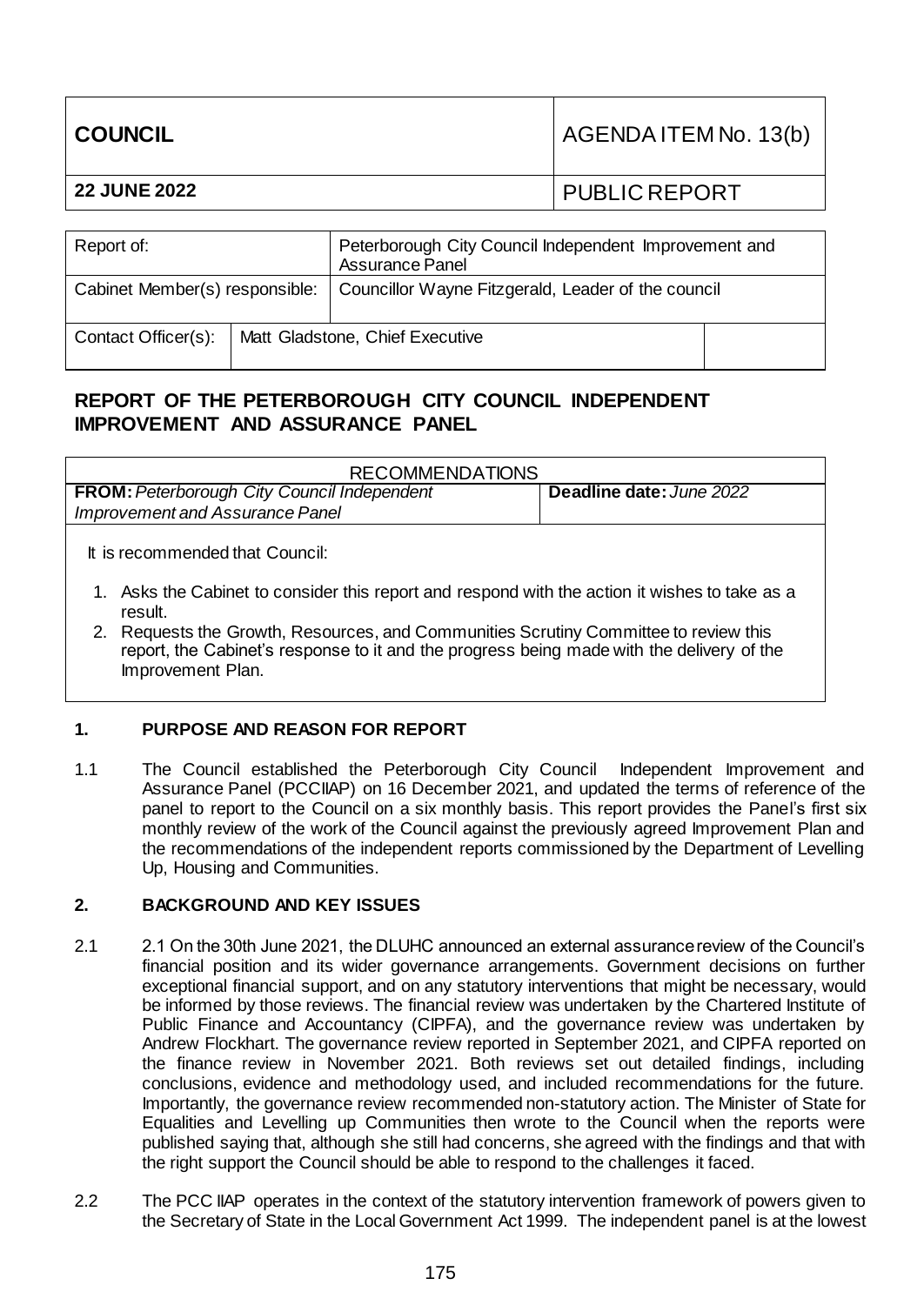level of external intervention, it does not take any decision making away from the Council. The threat of some level of statutory intervention remains if there is any faltering in implementation of the improvement plan recommendations. Council officers and members of the Panel meet monthly with DLUHC officials to discuss the City Councils progress.

## **3. INDEPENDENT IMPROVEMENT AND ASSURANCE PANEL**

- 3.1 The purpose of the Panel as approved by Council is to:
	- Provide external advice, challenge and expertise to Peterborough City Council in driving forward the development and delivery of their Improvement Plan;
	- Provide assurance to the Secretary of State of Peterborough City Council's
	- progress on delivery of their Improvement Plan;
	- Provide six monthly reports to the Council on the progress of the delivery of the
	- Improvement Plan.
- 3.2 The Improvement Plan approved at Council on 21st December 2021 is a critical document, as the Panel will be holding the Council to account on the delivery of this plan, and on the extent to which the plan is meeting the recommendations, actions and outcomes envisaged in the finance and governance review reports.
- 3.3 The Councils Improvement Plan has three Improvement Themes as follows:
	- "Theme 1: Financial Sustainability. The recovery and improvement of Peterborough relies on us setting a balanced budget in 2022/23, delivering on our savings and transformation plans, delivering sharper focus on collective and individual fiscal responsibility and accountability ensuring that we deliver on our priorities. This will mean taking bold decisions to turn off the things that are no longer "core/can't afford" as we constantly challenge ourselves on how we spend every penny of the Council's money.
	- Theme 2: Service Reviews. The Council has initiated a series of service deep dives starting in Adult's and Children's Services and Housing, we will continue this programme of review into mid-2023. The reviews will generate options and recommendations for doing things differently. We will manage these reviews using an agile approach so that we can agree and deliver changes as new opportunities and alternative ways of working present themselves. The Council has to have to have the ability to make change happen more rapidly.
	- Theme 3: Governance and Culture: This section describes how we will manage the Improvement Plan with the support of the Improvement Panel and associated partners. We will refresh our Corporate Strategy and key policies. We will adopt stronger fiscal delivery disciplines where personal accountability will be at the heart of our new ethos. We will change the organisation if we are clear on what has to change, by when and to what standard."

The IIAP operates as a collective body, bringing all of the expertise of the Panel to the challenges facing the Council. Four of the panel members lead on individual areas that are intertwined across the three themes of the Improvement Plan. This report covers those four lead areas of Finance/ Transformation/ Assets, Contracts and Companies/ Governance and provides the Panels view on the progress in the last six months. The latest position on the Improvement plan is attached at Appendix A.

## **4. CURRENT PCC IIAP VIEW ON THE CITY COUNCIL IMPROVEMENT PLAN PROGRESS**

### **4.1 Financial Sustainability**

There has been good cooperation from Council staff with the Panels Finance lead since the panel was appointed in December 2021. There has been regular contact and the Senior Finance staff have sought and taken on board advice, comment and challenge on the Finance proposals and their draft reports.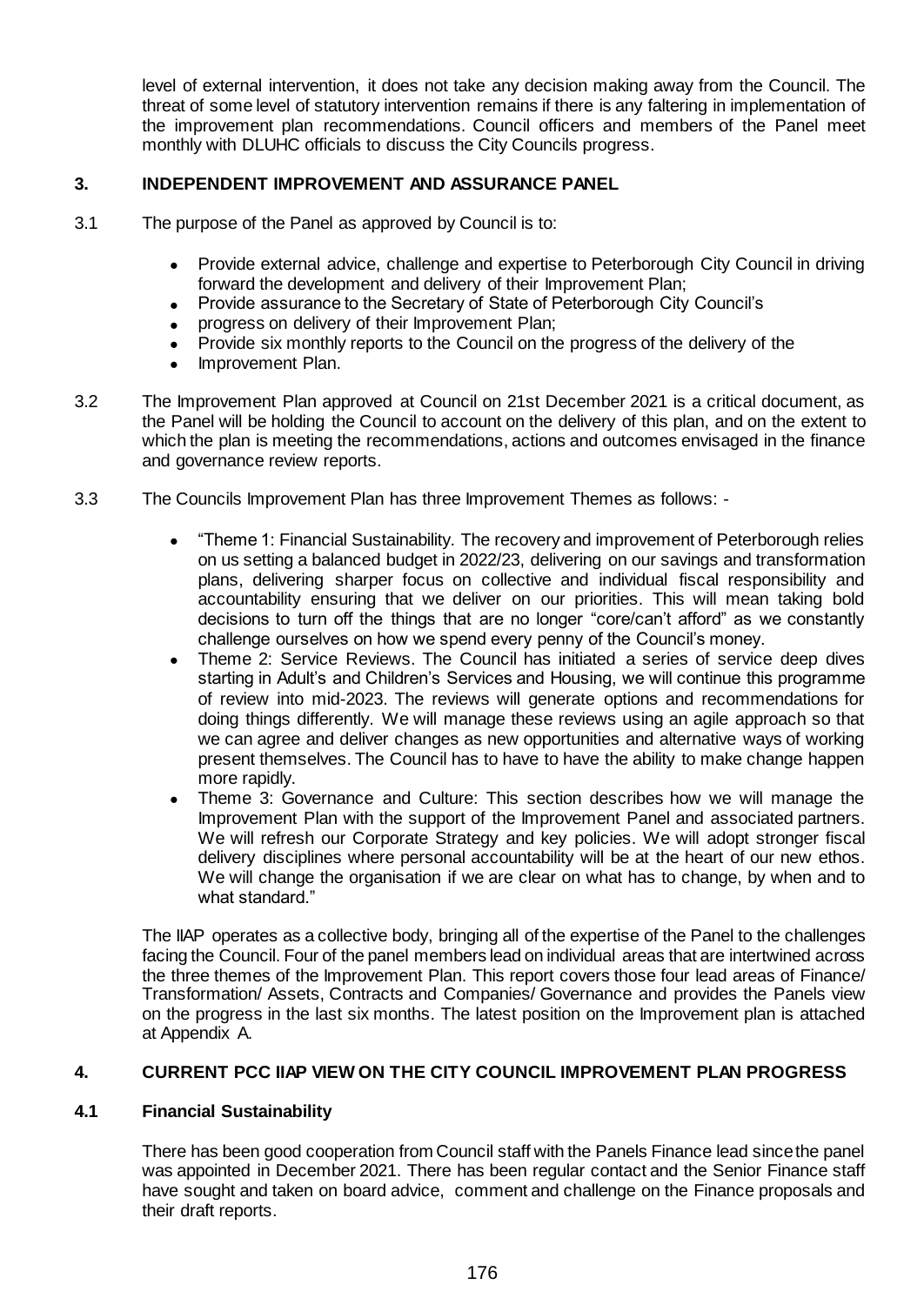### 4.1.1 CIPFA Recommendations

The CIPFA report to the Council in November 2021 contained a number of recommendations on which the Council had to implement immediate action. These have been substantially completed or have been overtaken by events. The CIPFA recommendations were by definition short term and the Council now needs to focus on medium and long term issues in terms of service delivery remodelling and operating models to attain long term financial stability. The full set of recommendations, together with an up to date officer commentary, is attached at Appendix B.

### 4.1.2 2021/2022 Outturn and 2022/2023 Budget

As a first step the Council has approved a balanced budget for 2022/23 without the need for a capitalisation direction in either 2021/22 or 2022/23. The initial indications on the 2021/22 outturn position will be a revenue underspend of circa £4 million which will improve the Council's reserves position. The delivery of a balanced budget in 2022/23 is dependent upon the delivery of the agreed savings plan. As at mid May £ 7.972 million out of £16.673 million has been delivered , leaving £8.701 million to be implemented of which £0.83 million is regarded as unlikely to be achieved. A further £3.92 million is regarded as at high risk and the procurement related savings are particularly at risk. There is therefore a high level of risk and uncertainty in the achievement of the agreed savings plan with some 28% of identified savings proposals being identified as at least high risk.

#### 4.1.3 Savings Board

The Council has set up a savings board to monitor the delivery of the savings and to provide a level of challenge where delivery is either delayed or doubtful. This internal challenge needs to be extremely robust as the non delivery of savings will place in doubt the Council's ability to achieve its objective of being financially stable from 2024. As a direct result of the level of uncertainty, the Council must consider alternative plans to find cashable savings where delivery of the original proposals is in doubt. Officers have started the process of identifying suitable substitute or alternate actions.

#### 4.1.4 Revenue Controls

The Council has maintained a high level of control on revenue expenditure, these controls will be required to be continued for the foreseeable future to enable non essential spending to be identified (and further curtailed if necessary) and to enable a culture of budget responsibility to take root and grow within the Council.

#### 4.1.5 Medium Term Financial Strategy

The Council is in the early stages of preparing a medium term financial strategy (MTFS), which will include a number of key dates by which specific stages of the budget process will need to be completed. It is extremely important that this timetable is adhered to . The MTFS will require significant input from service heads across the whole Council, and will require a view to be taken on the likely level of savings that can be achieved over the medium term in respect of service redesign. In common with all other Local Authorities, the Council faces a particular difficulty in establishing that view as at present it is difficult to predict with any degree of accuracy the likely budget gap for future years - due to uncertainty over inflation , the level of government support for2023/2024 and the likely referendum limit for council tax for that year. In the absence of certainty, the Council will need to plan on a range of scenarios and produce corresponding proposals accordingly.

### 4.1.6 Capital Finance

The financing of the Capital programme has been an area of considerable concern for the Council. The need to service borrowing to fund the Capital programme reduces the Council's ability to spend on day to day services. The Council has already decided, for the immediate future,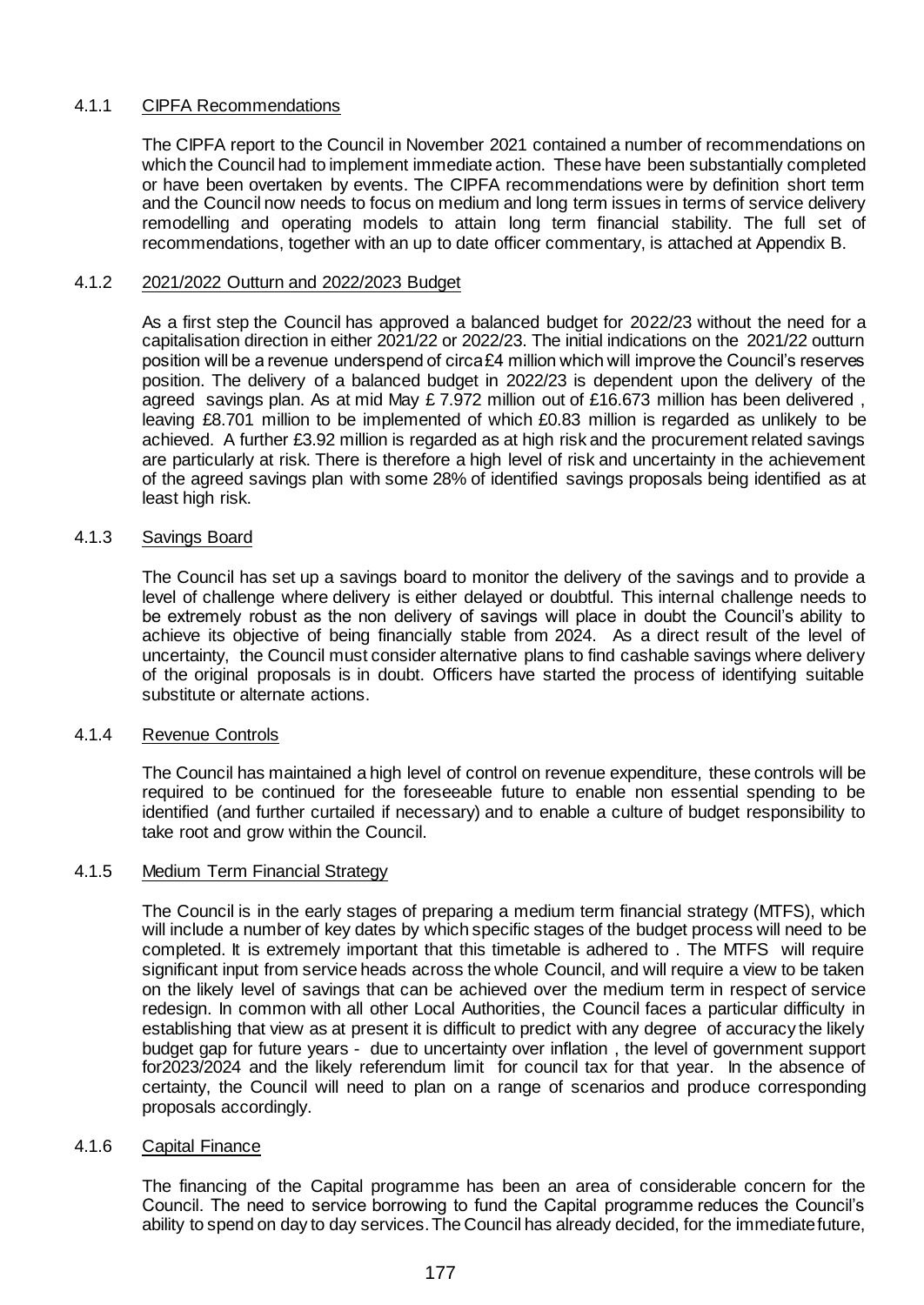not to fund new capital schemes from borrowing but to use other resources such as grant and capital receipts. This means that difficult decisions will need to be made in prioritising capital project expenditure. The gap between the current capital programme and available non borrowing resources is in the region of £16 million. Schemes will have to be deferred or dropped out of the programme. Until that process is completed and the current funding gap addressed, the present moratorium on all new schemes will need to be maintained.

### **4.2 Medium to Long Term Transformation**

There has been good contact and interaction with the Panels Transformation lead since the Panel was established, particularly with the Chief Executive.

As indicated in the Appendix to this report, CIPFA have assisted with a number of current service reviews. The Council is, however, also turning its attention to longer term financial and service delivery sustainability. This includes reviewing opportunities to deliver additional income, drive efficiency and in other ways reduce cost by adopting a longer term transformation perspective. The Panel welcomes this development. Not only does it enable the Council to think creatively about how it may balance its books over the medium term, but it also provides a vehicle for communicating a positive change to the organisation, to partners and the community. This work is in its early stage of and it is important that it is encouraged, sustained, nurtured and appropriately governed. The Chief Executive has brought into his team an experienced transformation director who is creating a Council transformation capacity. Their work is starting to build an internal understanding of where opportunities might exist for change and improvement. Early hypotheses being explored include the potential to exploit the commercial opportunities of growth, early intervention and prevention, customer service and wider modernisation and other opportunities for business process improvement. There are clearly close links to the development of the Medium Term Financial Strategy, the Corporate Strategy and review of contracts. The Panel will help to ensure that these connections continue to be made and exploited. Early indications on both intent and interaction across the Council are positive.

#### 4.2.1 Assets, Contracts and Companies

Although it was originally envisaged that actions under these workstreams would be addressed in the first six months of the Improvement Plan it has become clearer that they are dependent on the outcomes of the internal and CIPFA reviews that have been concentrating on the more pressing issues of governance, bringing revenue and capital budgets under control and of service redesign. The Panel therefore understand and accept that they are running behind issues that were of more immediate concern.

#### 4.2.2 External review reports

Despite the unavoidable slow start, progress has been made in each of these areas and draft reports have been issued to officers by CIPFA on Norfolk Property Services Ltd (NPS) and the Peterborough Improvement Partnership (PIP). These reports have not yet been shared with the lead Panel member. The next six monthly report of the Panel will therefore be able to comment on these reports, and subsequent actions taken. It is understood that a report on the Council's relationship with Serco is expected shortly by the Council, and the Panel would also welcome early sight of that report when it is completed.

Overall, management have put effort both into understanding the nature of these relationships and the risks that they pose to the Council as well as seeking to gain a degree of client control over strategy and operations of these companies. However, the burden of this is focussed on the Chief Finance Officer and it remains unclear how reform of these relationships will be managed over the two forthcoming years given the complexity of decision making and the considerable workload in bringing functions in-house or delivering improved governance.

In consideration of how it will undertake the 'shareholder' role, the Council has talked with other authorities and produced draft proposals for member consideration on future arrangements. Steps have been taken to embed good practice such as in limiting the role of members on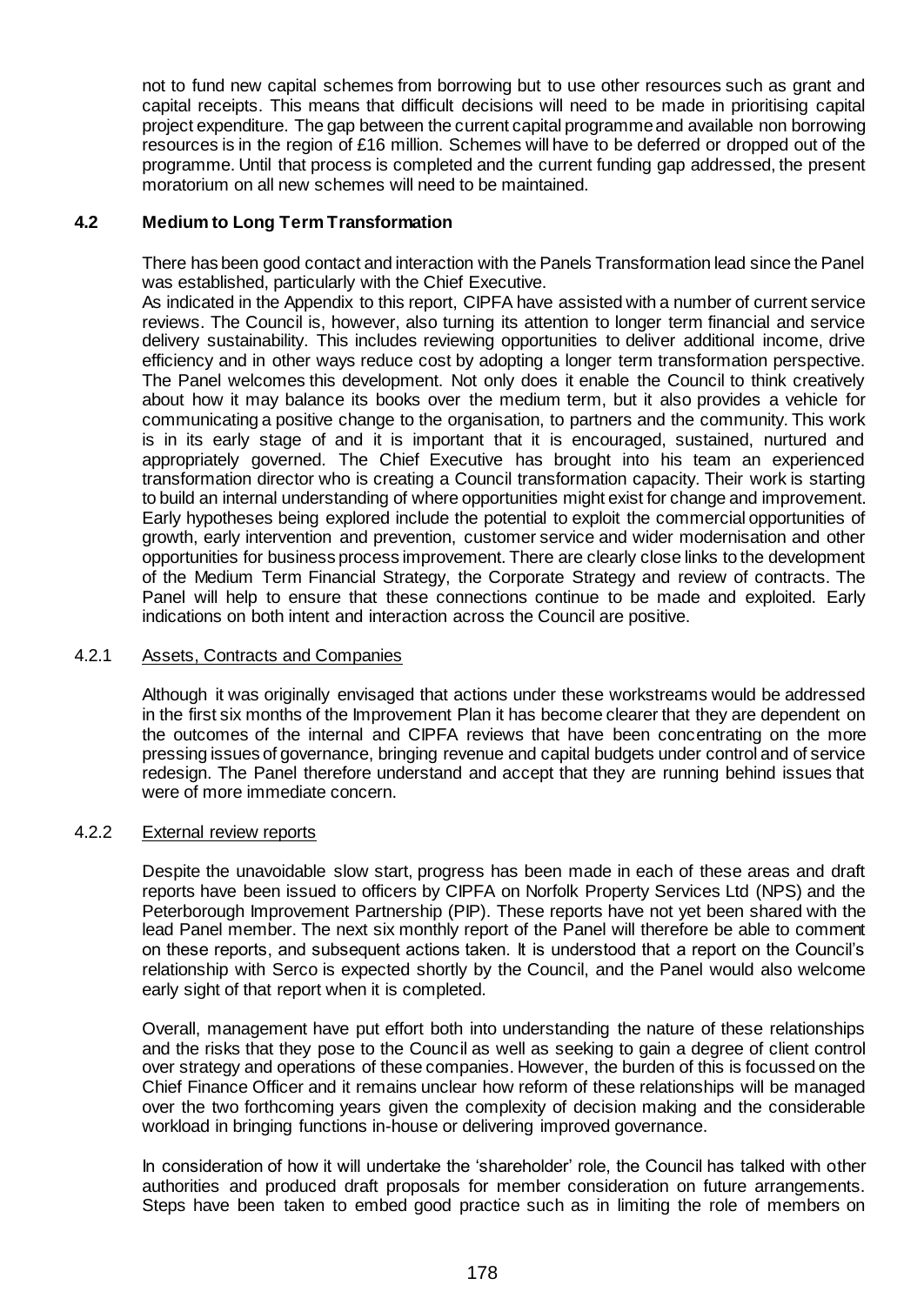companies and Joint Venture undertakings to reduce the likelihood and impacts of potential conflicts of interests and limitations on objectivity.

On NPS, we understand that CIPFA are recommending that 12 months' notice is given on the JV which will necessitate further consideration of alternative in-house delivery options to address the lack of a strong client function and combine overall responsibility for property issues including asset valuations, a robust asset management strategy and crucially a disposals strategy to support the reduction in overall levels of debt.

On PIP, the Council had distanced itself to the point of the Partnership taking its own governance, operational and financial decisions and the Council failing to appreciate the risks involved including those associated with offshoring. This needs to be urgently addressed and the CIPFA report is likely to recommend significant reform which the Chief Executive has indicated will be supported.

#### 4.2.3 Asset Management group

The Council has produced a capital strategy which is central to controlling capital spend and in bringing excessive levels of borrowing under control. As indicated above, considerable work is underway to reprioritise the programme against available resources.

A Capital Programme group has been established to drive the formulation of capital proposals and the management of the programme but work to establish an Asset Management group to oversee the rationalisation of assets and the disposal of under-utilised assets needs to be accelerated. These are both critical to the formulation of the capital proposals for 2022/24 and beyond. The fully formulated plan for the continuing reduction in debt will need to be in place shortly.

#### 4.2.4 Asset Management Strategy and Disposals Plan

Looking ahead, further work is planned on setting objective decision-making criteria for capital schemes and this, together with an Asset Management Strategy and Plan and a Disposals Plan are crucial in the short term to feed the MTFS process.

#### 4.2.5 Capital Project management

The Council needs to improve capital monitoring to address serious concerns over slippage (more than 50% in 2021/22) to ensure that resources are being effectively utilised to meet the Council's objectives in its Council and Service Plans.

Finally, the Council is fully aware of the potential impacts of sustained high inflation on its capital proposals but needs to codify these as part of its programme approach to ensure that it manages contingencies effectively and does not stumble into a position where commitments become greater than available resources.

4.2.6 In conclusion on the three key strands above, it is the view of the IIAP that the Council has made progress in the last six months towards the aim of financial sustainability, on transformation activity and on work around assets and contracting arrangements. There are, however, still significant risks to be managed. In addition, there are a number of areas of work that need to be undertaken that will involve the full engagement of all service directors and elected members in order to enable a sustainable future operating model for Peterborough post 2024.

#### **4.3 GOVERNANCE**

The overall governance of the City Council is a matter of concern to the Secretary of State as detailed in the letter to the Leader of the Council last year. The Council has accepted a series of recommendations which require change in its governance. The Council has started to implement these. The Panel's overall view is that the City Council is making progress with the actions on governance and cultural change. However, there is much more to do especially when it comes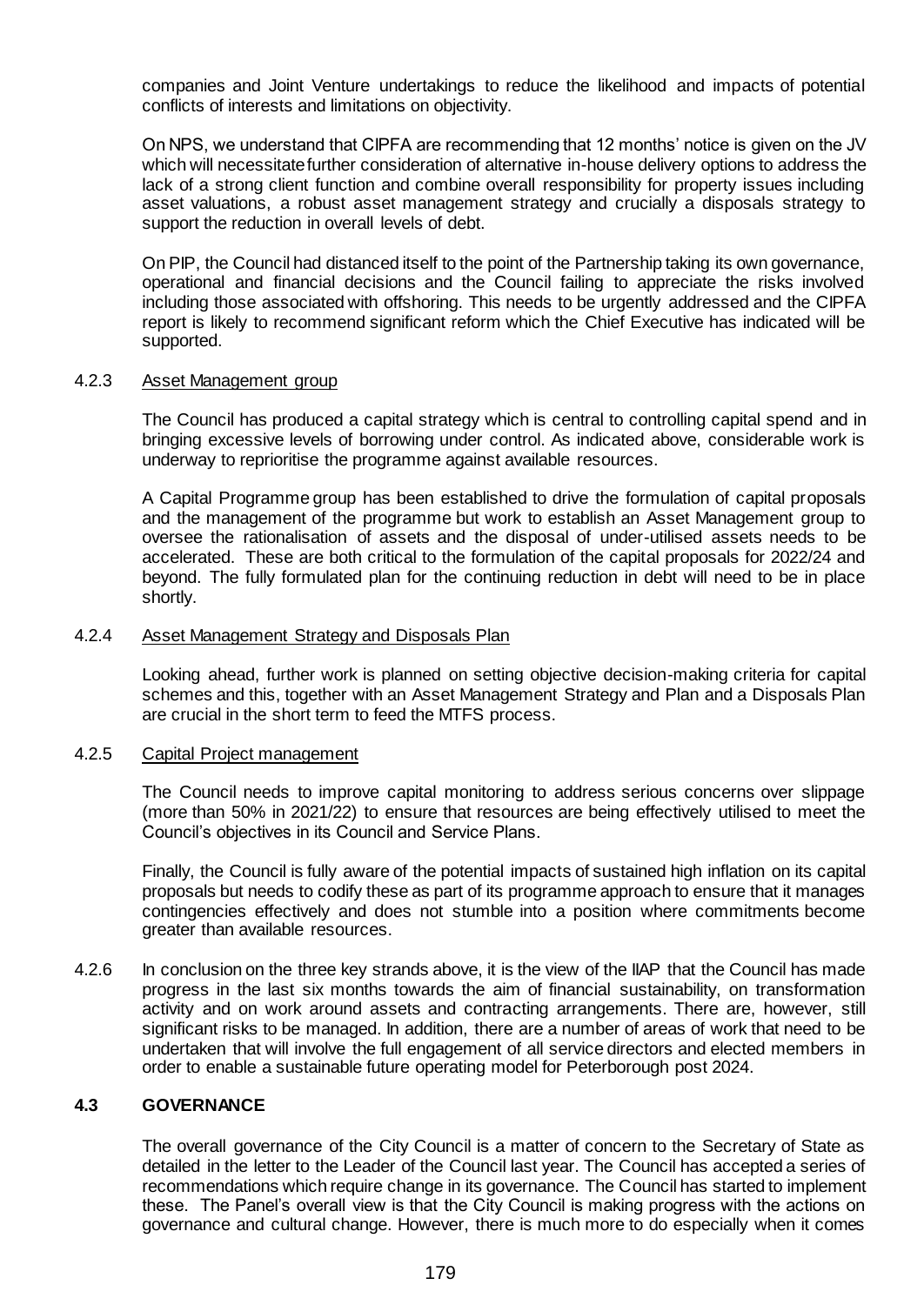to putting these changes into practice. Major risks remain and the Council is not "out of the woods" yet. The Panel will continue to seek assurance that the progress underway will continue. The handling of other items on the Council's agenda at this meeting will give an indication of the Council's commitment to genuine progress

#### 4.3.1 No overall control

The results of the May 2022 local elections left the Council in an unchanged position of No Overall Control. Whilst there is a degree of continuity with the Conservative led minority administration still in place, a high degree of uncertainty remains about decision making in the Council chamber. There are no guarantees that the administration's policies will be accepted by Council. This situation reinforces the need for the engagement of all councillors in the deliberations of the Council. The onus is on the Leader and his administration to continue the efforts to engage the other parties in supporting delivery of the Improvement Plan as well as in key policy developments particularly the corporate strategy and the MTFS. Equally, the other parties in the Council chamber hold a responsibility to play their part in engaging with the administration on the many difficult issues and decisions to be made by the Council in the best interests of the community. There is probably insufficient trust between the political groups currently to support a high degree of shared understanding and cooperation in the best interest of the public. However, there is evidence of good cooperation developing between the political groups in the cross party Finance Strategy Working Group (FSWG). This is helping develop a shared understanding amongst councillors about the financial challenges the Council faces and the options that are available as solutions. The Council needs to build on this work. Good quality and timely information provided by officers in a transparent manner is essential and, if delivered, will contribute to the effective engagement of councillors of all parties in all aspects of governance including executive decision making, policy making, overview and scrutiny, and audit.

### 4.3.2 Electoral arrangements

It is vital that the Council gives proper consideration to the option of all out elections every four years. A report on this issue is presented elsewhere on the Council's agenda. A key part of this consideration is understanding why the matter is important for Peterborough. Of key concern is the creation of electoral arrangements which support and facilitate long term, strategic planning which is in the best interests of the city and is concomitant with the leadership and governance of a major city.

### 4.3.3 The Chief Executive

The appointment of a Chief Executive with sole responsibility to the Council is a key step forward. In the last few months Matt Gladstone has taken up the post, defined clear priorities and made good progress quickly in addressing these. It is clear to the Panel that he is demonstrating the kind of officer leadership which is needed by the Council at this time. A number of the issues below are being progressed by him as priorities for improving the Council's governance.

### 4.3.4 Council Delegations

The Chief Executive and the Director of Law & Governance have brought forward proposals to update these and bring them into line with best practice in other unitary councils nationally. These will, if approved by the Council, improve corporate oversight and control of key decisions, particularly in relation to financial commitments over certain levels.

#### 4.3.5 Executive decision making

Similarly the Chief Executive and Director of Law & Governance have brought forward proposals to increase the corporate oversight and transparency of decisions made by the Executive, especially those made by individual members of the Cabinet. Putting these new systems into practice will improve the quality of governance overall.

#### 4.3.6 Audit Committee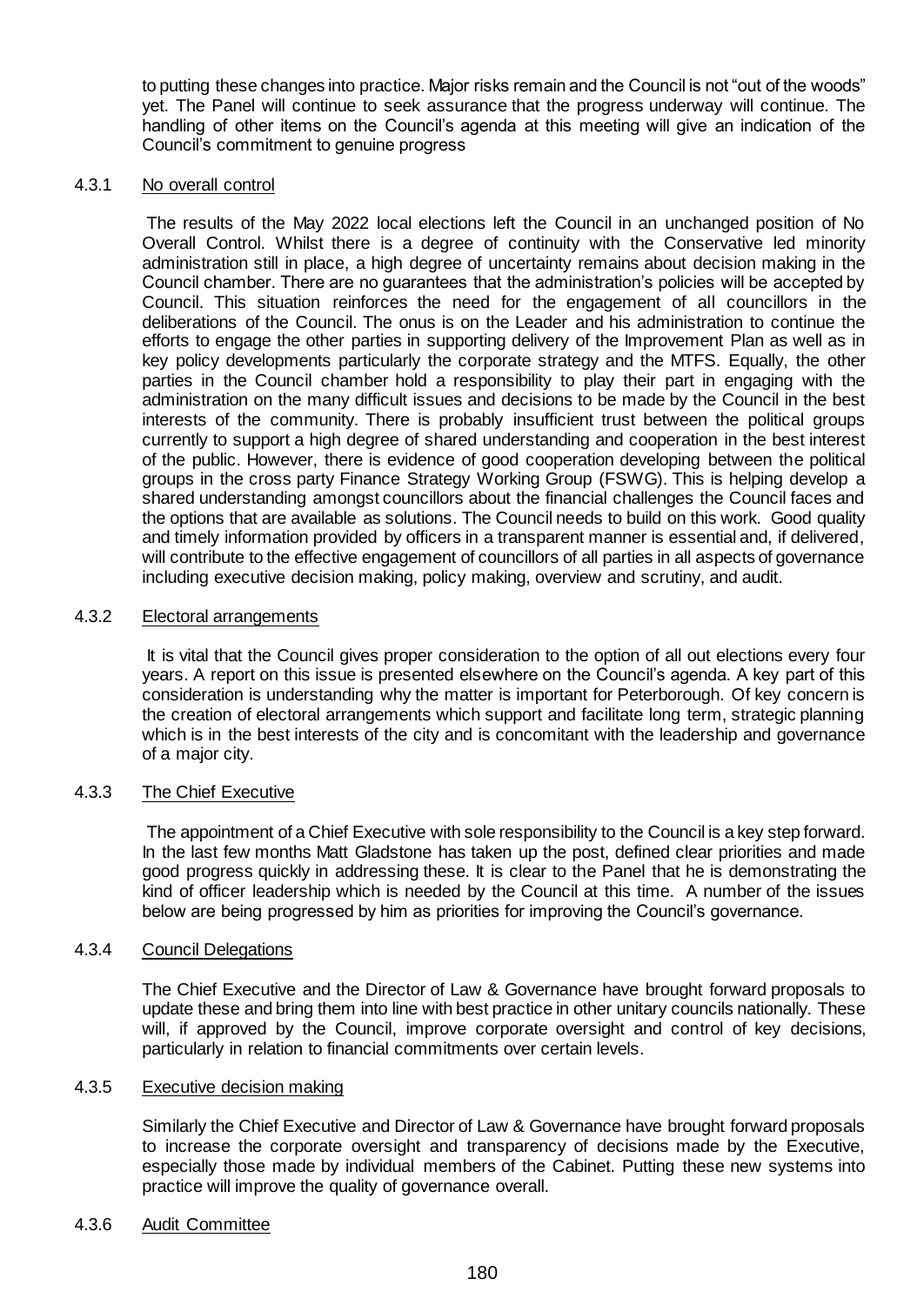Good progress has been made in reconfiguring the committee and, in doing so, appointing an independent chair. Progress needs to be made now in implementing a fresh approach to the committee's work and its reports to Council with a greater emphasis on the examination and identification of matters of concern.

#### 4.3.7 LGA Training and Support for Members

A very good plan has been developed to support members in Peterborough. The key issues now are the delivery of the plan and the take up by Members. The onus now is on all councillors to take the opportunity to develop their skills and knowledge, and to learn ways in which they can work better and smarter for the benefit of the Council and the community. From our interactions with Members the Panel believe there is an appetite for training and development and this will be confirmed or denied by evidence of attendance and take up of the offer.

#### 4.3.8 Management Structures and Systems

The Chief Executive has made progress in considering the options for the structure of the corporate management team. It is very good progress that there is now a much clearer and stronger focus on Peterborough's priorities reflected in the revised structure. Equally, the introduction of a new management led boards (procurement, savings, capital programme, improvement) has increased the focus on and rigour with which programmes of work are planned, monitored, reviewed and controlled. It is important that a corporate overview of these arrangements is maintained. It is also important that a shared culture of responsibility across the whole Leadership Team is established, especially given the current position that a great deal falls on to the triumvirate of the Chief Executive, Director of Finance and Director of Law and Governance.

#### 4.3.9 Resourcing Change

As noted elsewhere in this report, while it is vital that the Council is able to address a number of immediate financial and service improvement imperatives, it is also important that it does so in a manner that is sustainable into the long term. To this end the Panel welcomes the early moves by the Chief Executive to establish some dedicated transformation and programme management capability under his direct leadership. It is important that this resource is sustained over the medium term (at least the next 12-18 months) given that it will take at least this amount of time to develop long term transformation proposals, develop the necessary business cases for change and then put in place the necessary leadership and governance arrangements to oversee delivery.

### **4.4 Conclusion**

The Council's commitment to the delivery of the Improvement Plan is essential for its long-term sustainability. It is the view of the IIAP that the Council has made progress in the last six months towards the aim of financial sustainability, on transformation activity, on work around assets and contracting arrangements and on governance. There are, however, still significant risks to be managed. In addition, there are a number of areas of work that need to be undertaken that will involve the full engagement of, and recognition of shared responsibility for, all service directors and elected members in order to enable a sustainable future operating model for Peterborough post 2024. There is also much more to do especially when it comes to putting governance and culture change into practice, as that goes to behaviours as well as processes. Major risks remain and the Panel will continue to monitor, review and support the Council's work to deliver on the Plan.

### **5. CONSULTATION**

5.1 The consultation strategy was approved by Council on 16 December 2021.

### **6. IMPLICATIONS**